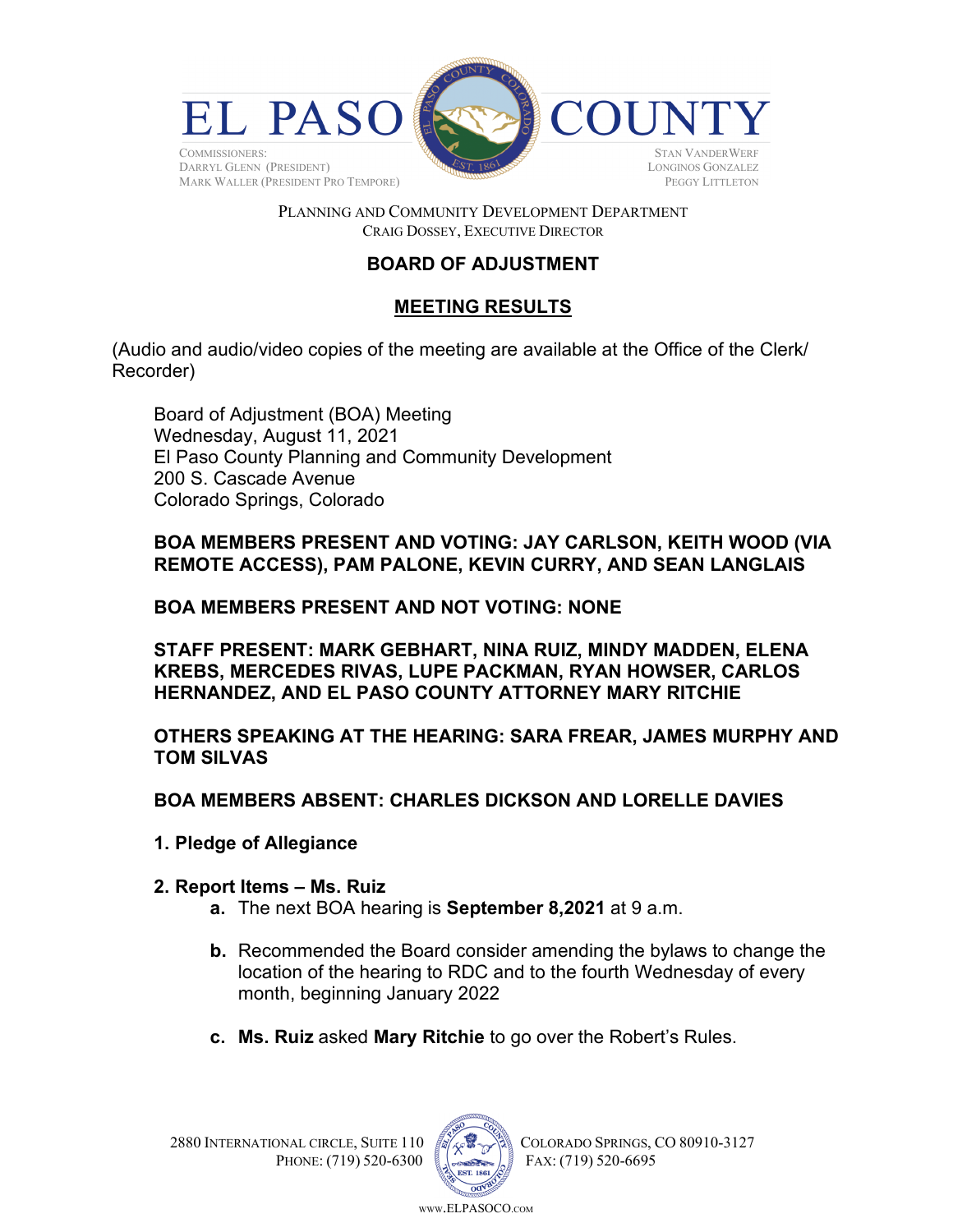**Ms. Ritchie –** I just wanted to remind everyone that the merits of the case should only be heard after a proper motion to approve or deny has been heard.

### **3. Public Input on Items Not Listed on the Agenda - None**

### **4. Adoption of Minutes of Regular Meeting held July 14, 2021**

### **BOA ACTION: THE MINUTES WERE APPROVED AS PRESENTED BY UNANIMOUS CONSENT. (5-0)**

### **5. BOA-21-004 RIVAS**

### **DIMENSIONAL VARIANCE PIXLAR EXISTING GARAGE**

A request by Russel and Brianne Mallery for approval of a dimensional variance to legalize an existing rear setback of 1.34 feet where 25 feet is required in the RR-5 (Residential Rural) zoning district for a detached garage. The 9.09-acre property is located north of Pinery Circle, approximately 0.6 miles northeast of the Swan Road and Black Forest Road intersection and within Section 5, Township 12 South, Range 65 West of the 6th P.M. (Parcel No. 52054-00-007) (Commissioner District 1)

**Ms. Rivas** gave a brief overview of the project and then asked **Ms. Ritchie** to go over the review criteria for a dimensional variance. **Ms. Rivas** then gave her full presentation.

**Mr. Carlson** – There seems to be a plan to expand one of the buildings. Is it the house or the barn? **Ms.** Rivas – I believe it is the house.

**Ms. Rivas** then introduced the applicants' representative, **Sara Frear**, to give their presentation.

**Ms. Ritchie** – I didn't hear from the applicant regarding specific criteria, involving a hardship and or unique equitable considerations.

**Ms. Frear** – The barn has already been built since 2016, having to tear down the barn I don't believe is equitable under the circumstances. The barn was constructed with County approval. This was a mistake at the county level and at the applicant level by relying on the 2016 site plans that were lied on by professionals. As far as addressing the equitable considerations. We understand setbacks are set in place for good reasons. We respect that. In this case though the Mallery's did speak to their neighbor when they discovered the problem, explained the issue to him and was granted an easement from their neighbor to rectify the issue, the fact that a little bit of the sidewalk is on his lot and the fact that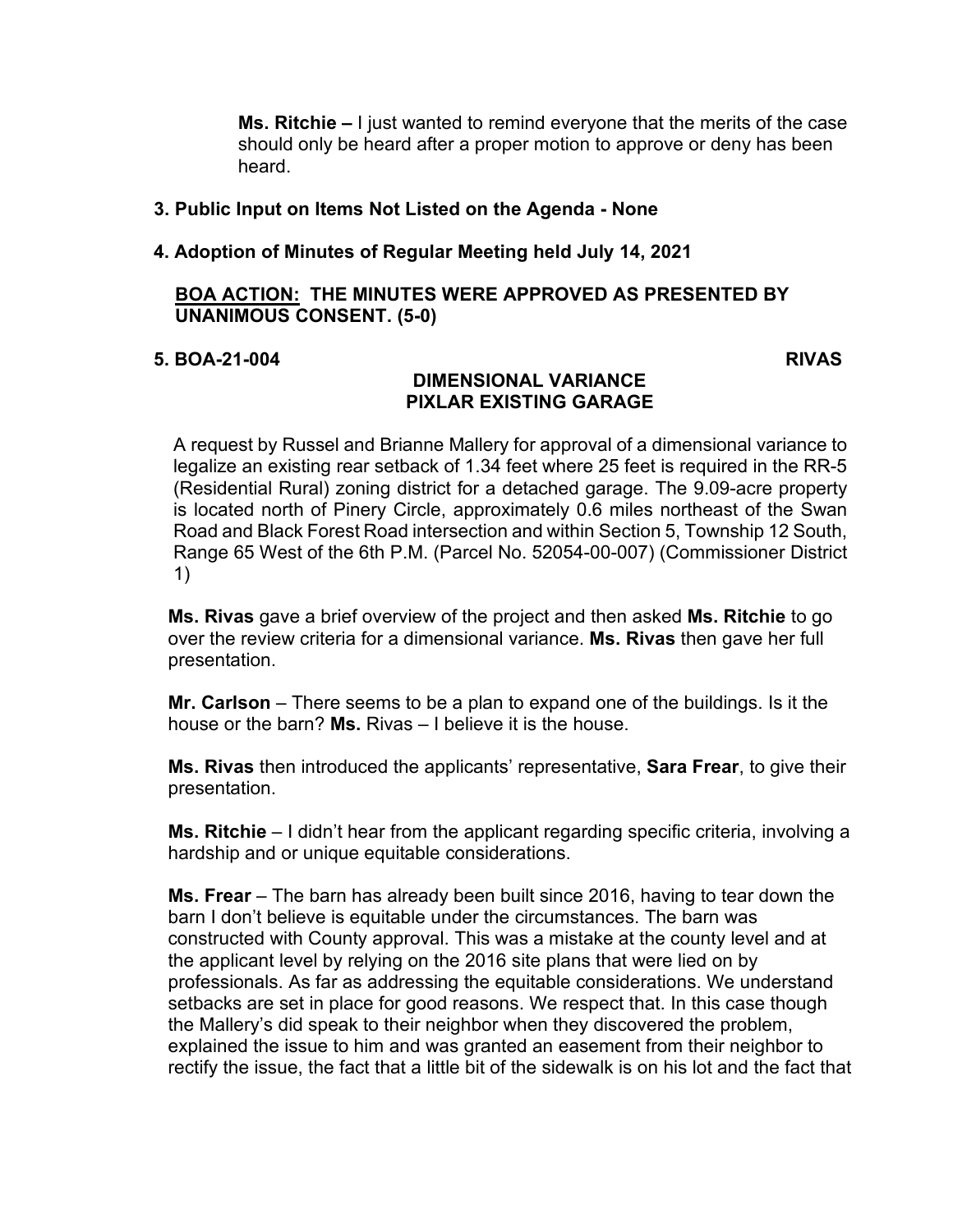the barn is within the setback. He has granted permission to be in that setback. The neighbor that is affected the most has given their permission.

**Mr. Carlson** - It looks like the property has been used with that 30-foot fence line for quite a while. Was this in place prior to the applicant owning the home?

**Mr. Mallery**- When we bought the property in 2016, we were told everything fenced was ours by both realtors. I built the barn based on what the County gave me. To be honest with you, the house is not in the correct spot based on the setback line. It's supposed to be 102 feet, it's only 72 feet from our property line. I thought I was doing the right thing. We're trying to build a mother-in-law suite for my mother-in-law, and this came up.

### **IN FAVOR: NONE IN OPPOSITION: NONE**

**BOA ACTION: CURRY MOVED/ LANGLAIS SECONDED TO APPROVE ITEM NO. 5, BOA-21-004, FOR A DIMENSIONAL VARIANCE FOR THE PIXLAR EXISTING GARAGE, UTILIZING RESOLUTION PAGE NO. 3, WITH ONE (1) CONDITION AND ONE (1) NOTATION UNDER THE CRITERIA THAT THE BURDEN OF STRICT COMPLIANCE WILL SIGNIFICANTLY EXCEED THE BENEFIT OF COMPLIANCE THAT THE VARIANCE DOES IN FACT INCLUDE AN ALTERNATIVE PLAN, STANDARDS OR CONDITIONS THAT SUBSTANTIALLY AND SATISFACTORILY MITIGATE THE ANTICIPATED IMPACTS AND SERVE AS A REASONABLY EQUIVALENT SUBSTITUTE FOR CURRENT ZONING REQUIREMENTS. THE MOTION PASSED (5-0).** 

### **DISCUSSION:**

**Mr. Curry** – We look at the information today and when someone has done everything they are supposed to do and legitimately did all they could have done, those are the kind of conditions that I find acceptable in granting this kind of thing.

**Mr. Wood** – Going back to the mother-in-law suite that is slated to be added in the future. I want to make sure that is staying in the allowed setback of that new addition so whichever party doesn't need to do another hearing.

**Mr. Carlson** – That item is not in before of us today. I believe if there is an issue with that, it would need to come up another time.

**Mr. Wood** – Understood.

**6. BOA-21-002 HOWSER** 

## **DIMENSIONAL VARIANCE 708 HACKBERRY DR.**

A request by Thomas & Janet Silvis, for approval of two dimensional variances to allow: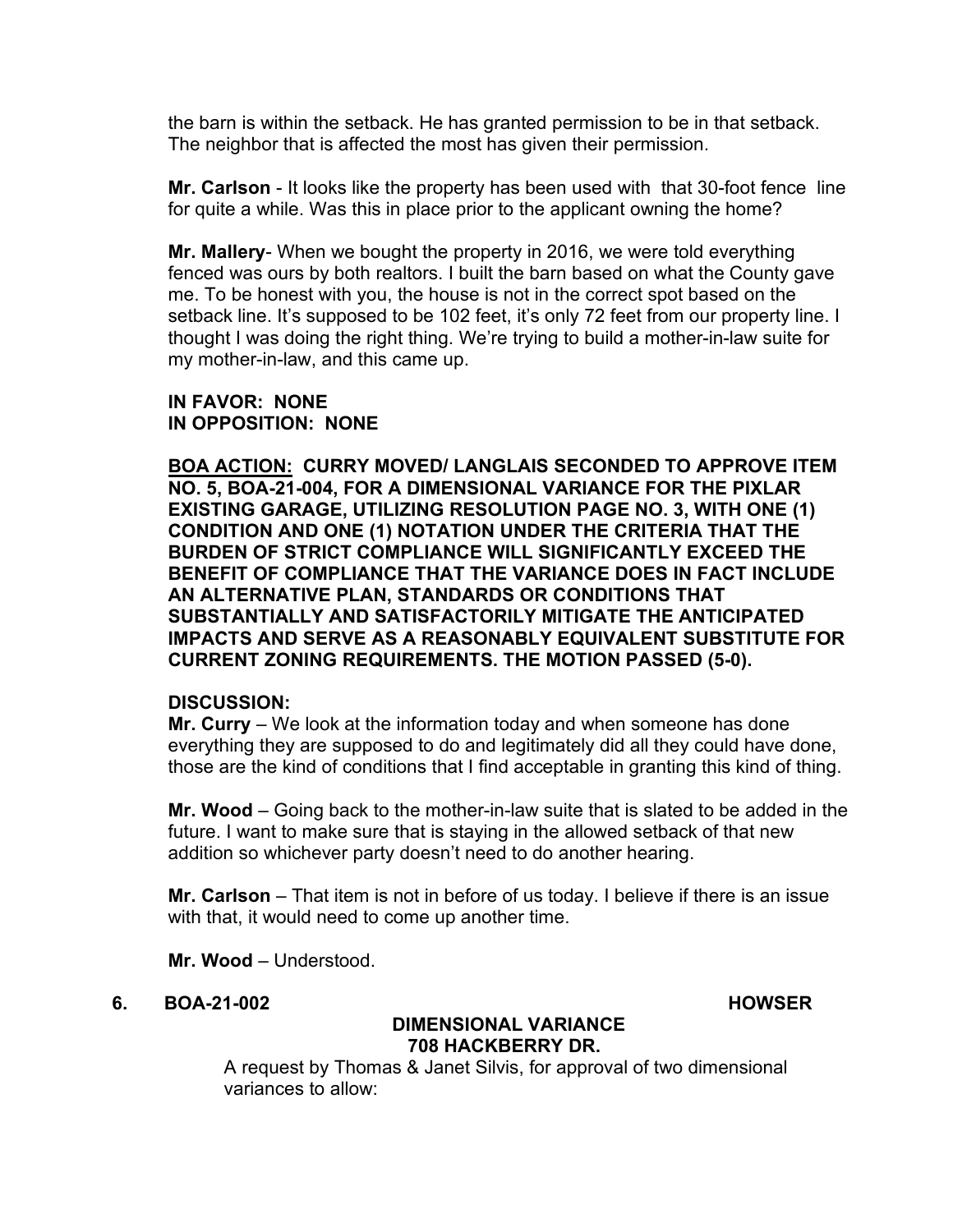1. A front setback of zero (0) feet where twenty-five feet is the minimum required for a detached carport.

2. A side setback of six (6) inches, where five (5) feet is the minimum required for a detached carport.

The 0.178-acre property is within the RS-6000 (Residential Suburban) zoning district and is located on the west side of Hackberry Drive, approximately one-half (1/2) of a mile east of the Main Street and Security Boulevard intersection and within Section 12, Township 15 South, Range 66 West of the 6th P.M. (Parcel No. 65123- 17-007) (Commissioner District 4).

**Mr. Howser** gave a brief overview of the project and then asked **Ms. Ritchie** to go over the review criteria for a dimensional variance. **Mr. Howser** then gave his full presentation.

**Mr. Carlson** – What are those curb structures on each side of the driveway? **Mr. Howser** – I would defer that question to the applicant. Mr. Carlson – Wil the roof structure come to the sidewalk? **Mr. Howser** – The aerial shows the sidewalk in the right of way. I don't believe it would extend out over the sidewalk, again I would want to make sure from the applicant.

**Mr. Curry** – If the applicant were to build a tandem garage, deeper into the property would that comply with the setbacks and lot coverage zoning requirements? **Mr. Howser** – The property to the north has something similar to that. **Mr. Curry** – I can see the rear setback requirement is 25 feet. They could theoretically extend it back 25 feet.

**Mr. Howser** then introduced the applicants' representative, **James Murphy** to give their presentation.

**Mr. Silvas** – The concrete barriers have been there for several years. When we decided to put his thing up, we were concerned about not overlapping their property. We would still have a clear eight feet; it would not hang over the sidewalk. From center to center it would be 18 feet. What we don't show in this picture is a third vehicle. Hail damage has affected all of us. My wife insisted we start looking into getting a carport when our newer vehicle got hit with hail. I live across the street from a house whose carport got blown off and rolled down the street and wrapped around a tree. I would like to have a strong and sturdy, OSHA approved carport because I don't want anything to get blown by the weather. We cannot approach from the backyard because that is Widefield School District property, on top of that the backyard is at a 40-degree slant. The garage is used for storage.

**Mr. Curry** – What is to prevent you from building a tandem garage?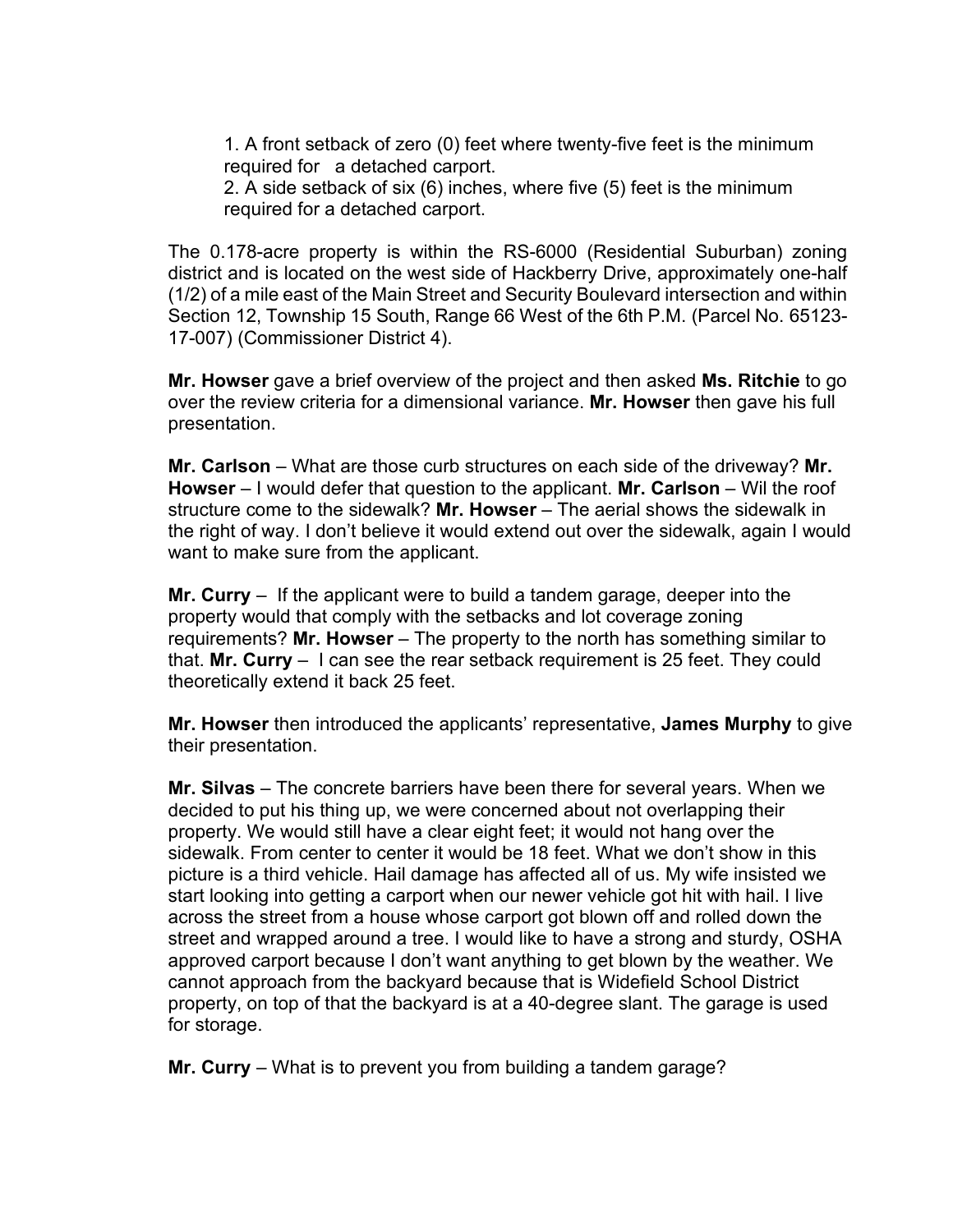**Mr. Murphy**- On the backside of the house is a kitchen.

**Mr. Curry**- So the back of the house wraps around the garage?

**Mr. Murphy** – Correct.

**Mr. Silvas** – I really did try to prevent my footprint from overlapping with anyone. We're not going to mess with anyone's property in any way. All of the overhangs will be on my property, not the neighbors.

**Mr. Wood** – Looking at the gap behind the existing cars and comparing it with the drawing going all the way out to be flush to the sidewalk. Is your intent to protect the two cars in the driveway or pull the third in as well?

**Mr. Silvas** – Just the two.

**Mr. Carlson** – From the photograph and the applicants' explanation, it sounds like the carport is going to end where its curving on each side of the vehicles. **Mr. Murphy** – In front of those curbs is the property line. The actual footprint of the structure sits back five feet from that curb. does the structure go out to the sidewalk? **Mr. Carlson**- Staff is that correct?

**Mr. Howser** – We didn't require a survey for this type of application so at this time we can't verify where the property line ends versus where those curbs are constructed.

**Mr. Carlson** – You're understanding is that your property line ends at the end of the curbs you've put in on either side.

**Mr. Silvas** – We originally went in from across the sidewalk up to the driveway, that would have been twelve feet. From the seam of the sidewalk, I was told should be at least five feet, we measured eight feet.

**Mr. Carlson** – The front of this overhang will be eight feet from the sidewalk? **Mr. Silvas** – Yes.

**Mr. Wood** – I can't tell from the illustration what direction the roof is slanting, and they were saying that one of the approval criteria of this is that it has to drain toward the sidewalk to prevent any rainwater from going into the neighbor's yard, is that correct?

**Mr. Murphy** - The gutter will be on the back side of the carport and that will prevent any water from going on to the neighbor's property.

**Mr. Carlson** - Am I understanding this correctly that between the eave of the new carport that there will be a 3-foot opening? **Mr. Murphy** – Correct.